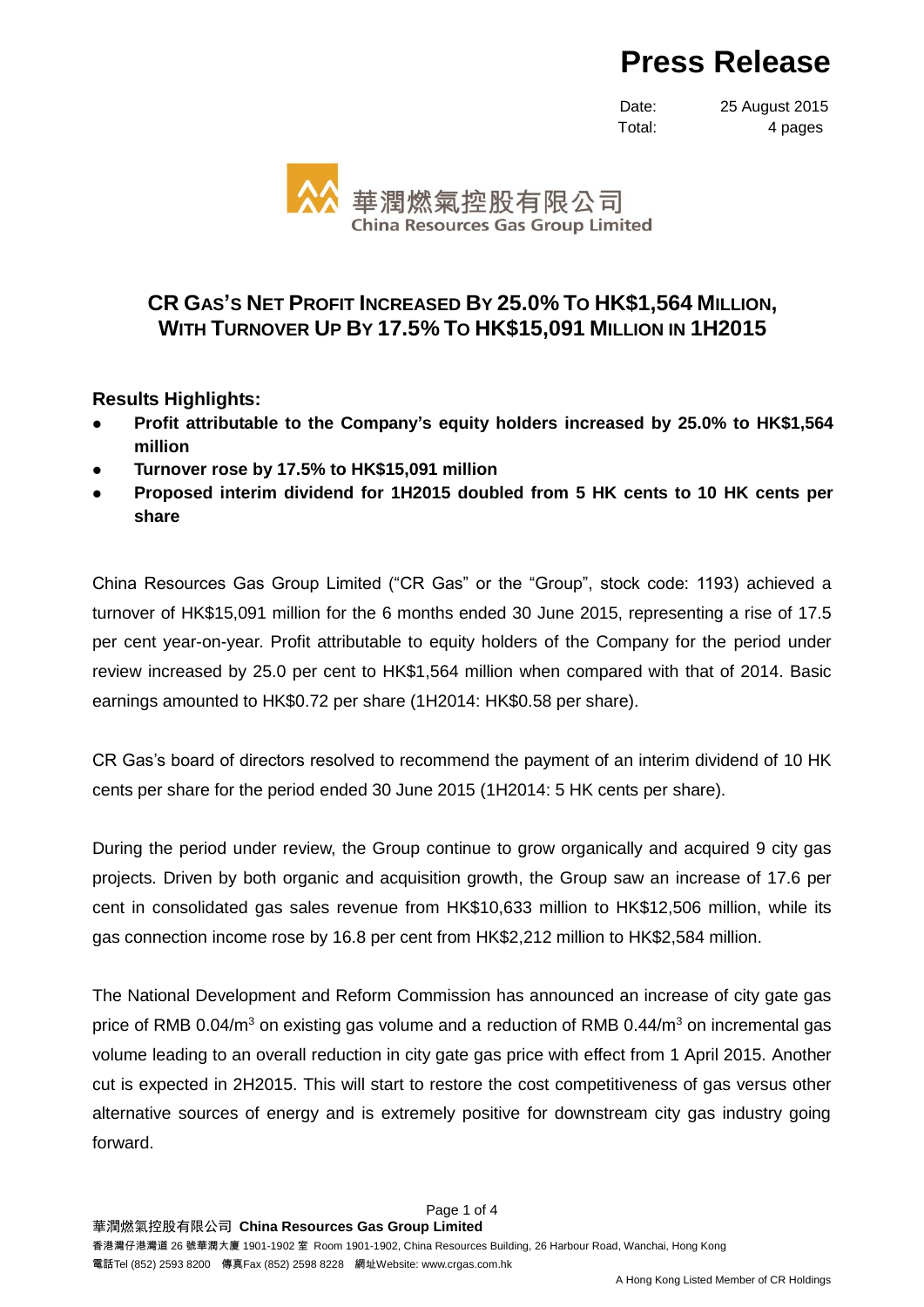During the year under review, the Group invested HK\$271 million in 9 city gas projects. Up to 20 August 2015, the Company has announced or approved investment of HK\$2,406 million in another 17 projects. Including Qingdao, Qinhuangdao and Dalian Projects.

"The increased pace of acquisition recently will see bigger M&A growth during 2015. The imminent downward review of natural gas price will further stimulate gas demand. These factors, couple with the improving performance of Tianjin project, will ensure a better financial performance of CR Gas in 2015," said Mr. Wang Chuandong, Chairman of CR Gas.

The Group continued its "benchmarking" campaign relentlessly in 2015 to improve operation efficiency and enhance the Group's core competency to sustain the organic growth of the Group further into the future.

In addition to BBB+ investment grade rating given by Standard & Poor's, the Group's high investment grade ratings of Baa1 and BBB+ was also affirmed by Moody's and Fitch in 2015.

"The improvement in the Group's result and credit ratings not only affirm our strategies and performances, but also serve to strengthen investors' confidence in the Group. Looking ahead, we will continue to sharpen our competitive edge, diligently identify opportunities for business expansion through organic and external growth to consolidate our leading market presence in the downstream city gas distribution business. The heightened environmental consciousness and efforts to improve air quality in China have continued to increase the demand for cleaner energy in the country. Supported by national policies, the natural gas industry will see continual strong growth in the foreseeable future. CR Gas will continue to enhance its core competency and position itself to tap into the opportunity and to grow with the market." added Mr Wang.

The Group currently serves 21.8 million customers in 213 city gas projects in 22 provinces including 13 provincial capitals and 3 direct administrative municipalities and 71 prefecture-level cities in the PRC with 2014 annual gross gas sales volume of 13.3 billion  $m^3$ .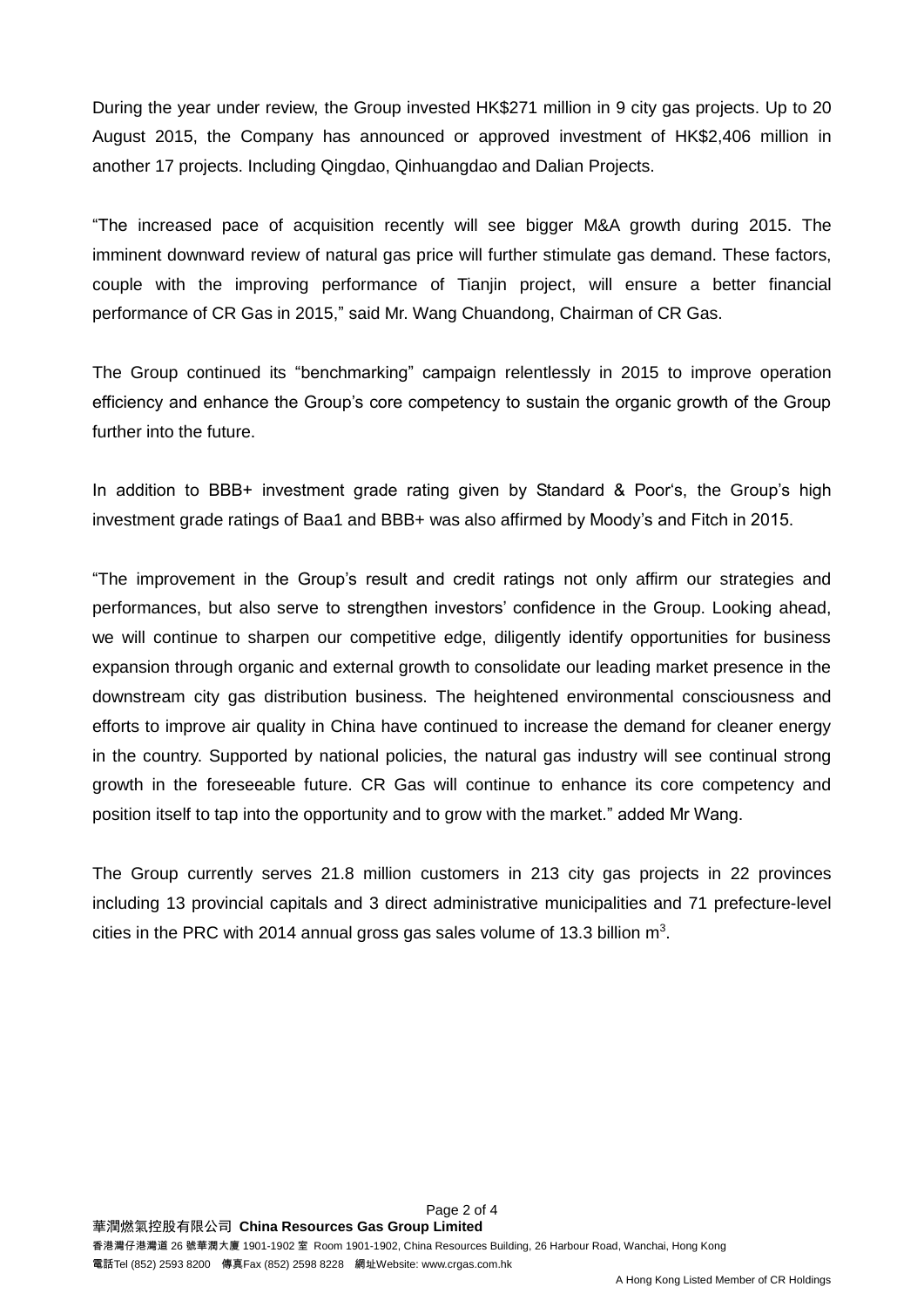#### **About CR Gas**

CR Gas is principally engaged in downstream city gas distribution business including piped natural gas distribution and natural gas filling stations operation. Its operations are strategically located in areas of China which are economically more developed and densely populated and areas with rich reserves of natural gas. CR Gas aspires to become a respected market leader in downstream city gas distribution business in China.

- End -

| Issued by:      | China Resources Gas Group Limited                     |                                         |
|-----------------|-------------------------------------------------------|-----------------------------------------|
|                 | Investor Enquiries: China Resources Gas Group Limited |                                         |
| <b>KF Chang</b> | Tel: 2593 8213                                        | E-mail: investor-relations@crgas.com.hk |
| Sophie Shen     | Tel: 2593 8211                                        | E-mail: investor-relations@crgas.com.hk |

(Attached please find CR Gas's unaudited condensed and consolidated statement of profit or loss for the six months ended 30 June 2015)